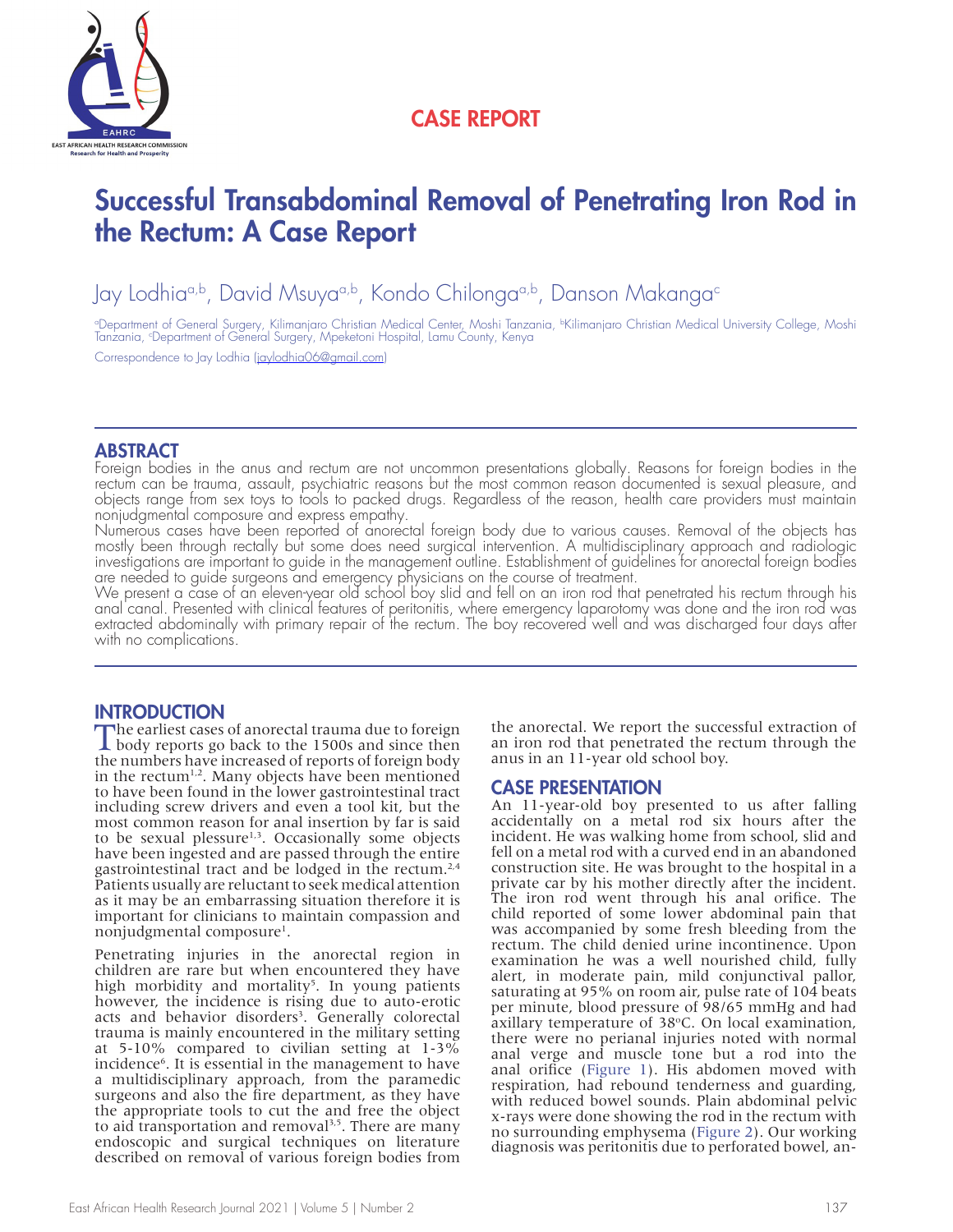d was scheduled for an emergency laparotomy. The boy was given tetanus toxoid, intravenous Ceftriaxone, Metronidazole and Paracetamol as pre and post operative antibiotics.

Intra-operatively, through a midline incision, there was turbid ascites that was not foul smelling. The iron rod hook noted in the abdominal cavity having perforated the anterior part of the rectum at the peritoneal reflection (Figure 3). The rod was extracted abdominally, refreshening and primary closure done of the rectum. The iron rod was hooked at one end, approximately a meter long, weighed about 400 grams and did not have rust on its surface (Figure 4). The boy fared well post operatively and was nursed in the general ward for four days before being discharged, as his vitals were within range with no complications encountered during the operation. During his stay there was no signs and symptoms of local and systemic infection and was passing stools normally per rectally. He was then reviewed at the outpatient unit three weeks later whereby his abdominal incision had healed, did not have any abdominal signs or symptoms and had resumed his normal activities including schooling.

#### DISCUSSION

Many patients with rectal foreign bodies are men aged between 20 and 40 years, and present to the hospital after exhausting all the efforts of removing the object at home<sup>2,3</sup>. The most common causes are behaviour disorders and sexual pleasure in recent years<sup>3</sup>. The true incidence is not known of foreign bodies in the rectum as many do not seek medical attention for obvious reasons. Objects are sometimes inserted involuntarily and therefore require extra care as they are often cases of abuse or rape and especially in children<sup>3</sup>. Whatever the cause, the treatment of these patients require a multidisciplinary approach to avoid serious complications<sup>3,5</sup>.

There are various methods mentioned by Gentile et al. on removal of the foreign bodies, and they include manual trans anal extraction under sedation, laparoscopic assisted trans anal extraction and laparotomy being the last resort. The authors also mention the attempt to milk the foreign body out during laparotomy even if the gastrointestinal tract is perforated<sup>3</sup>. Similarly, Gajjar et al. also state the importance of trans anal removal of the foreign object during a laparotomy with closure of the perforationwith a diversion colostomy. The authors also highlight the importance of colonoscopy and abdominal x-ray to rule out injury after removal<sup>2</sup>. A colotomy can be made if the object cannot be pushed out, and colostomy if the peritoneum is contaminated from a perforation<sup>3</sup>.

In our case, the rod had perforated the anterior rectum with minimal peritoneal contamination hence the object was abdominally removed and primary repair was done of the perforation successfully. This could also be because the patient presented early and surgery was done early resulted in successful outcome unlike the case reported by Shaban et al where their patient had a foreign body for a week and also perforated the rectum<sup>1</sup>.

Shaban et al continue to mention that the preferred and first line management of foreign bodies in the rectum is conservative followed by minimal invasive and lastly surgery with or without colostomy if the gastrointestinal

 tract has been perforated. They state that primary repair can be done if the patient has limited injury (lacerations less than 50% of the circumference) which was in our case, however the surgeon should decide intra-operatively depending on the contamination of the peritoneal cavity<sup>1</sup>.

In a similar case report by Ozaydin et al, the authors highlight the importance of early intervention for improved outcome in terms of sepsis control and early wound healing, as this was the pathway of management in our case5 . A French study by Goin et al studied the feasibility of non-operative management (NOM) for treatment of penetrating abdominal trauma, in which the failure rate was 7.2% and the authors concluded that NOM is safe for trauma patients, reduced hospital stay and cost nevertheless CT-scan can aid in patient selection<sup>7</sup>.

Another similar study also showed the laparoscopic surgery in abdominal trauma patients has less postoperative pain, lesser wound infection, short hospital stays and comparing to laparotomy neither had missed injuries8 . Proximal fecal diversion by colostomy is the most conservative management for extraperitoneal rectal trauma due to the difficulty in mobilization and anastomosis. In contrast, intraperitoneal rectal injuries can be repaired primarily with or without diversion depending on the surgeon's discretion. Distal rectal wounds could be repaired if accessible transanally<sup>9</sup>.



#### FIGURE 3. Curved End of the Iron Rod Perforated Anterior Wall of Rectum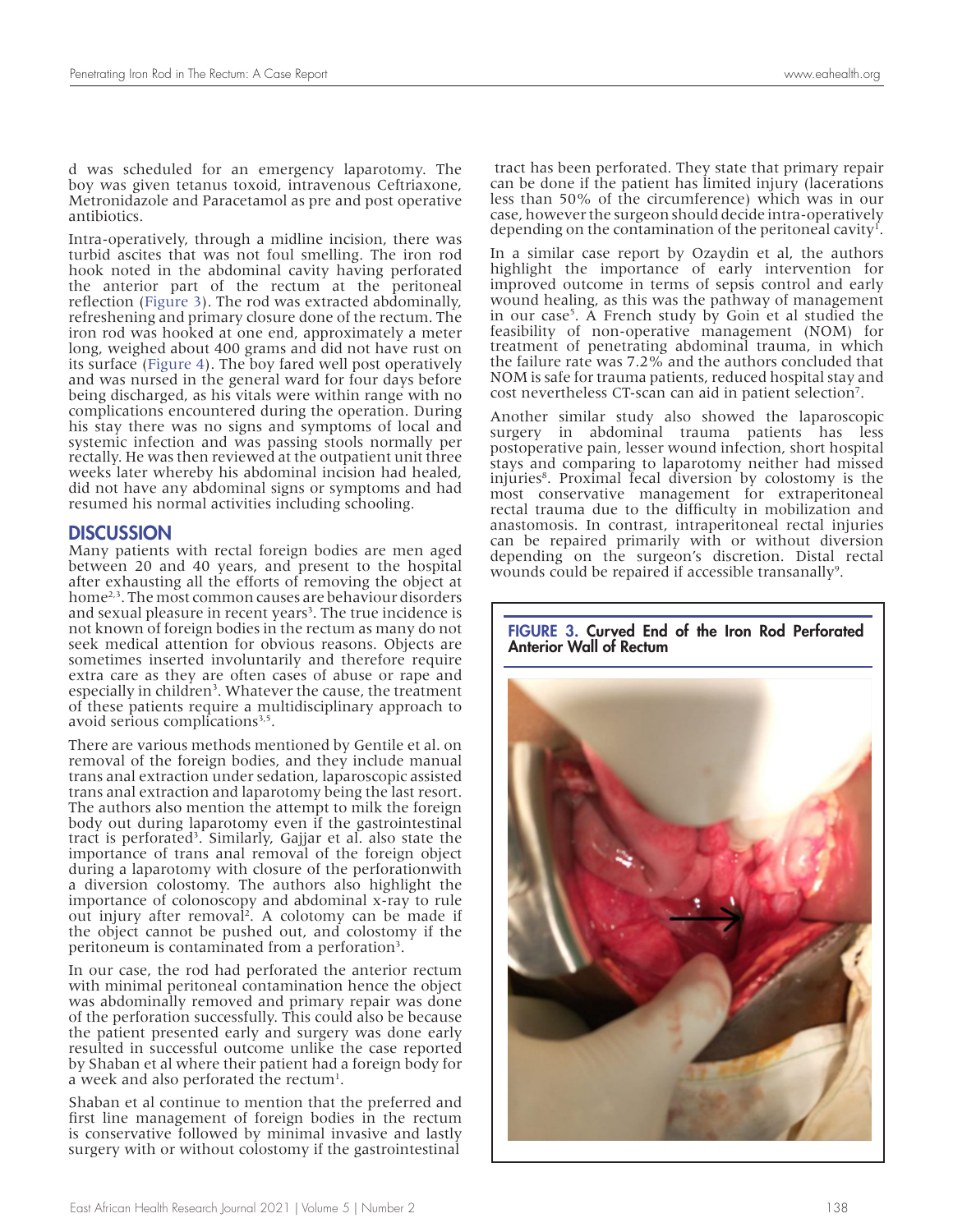

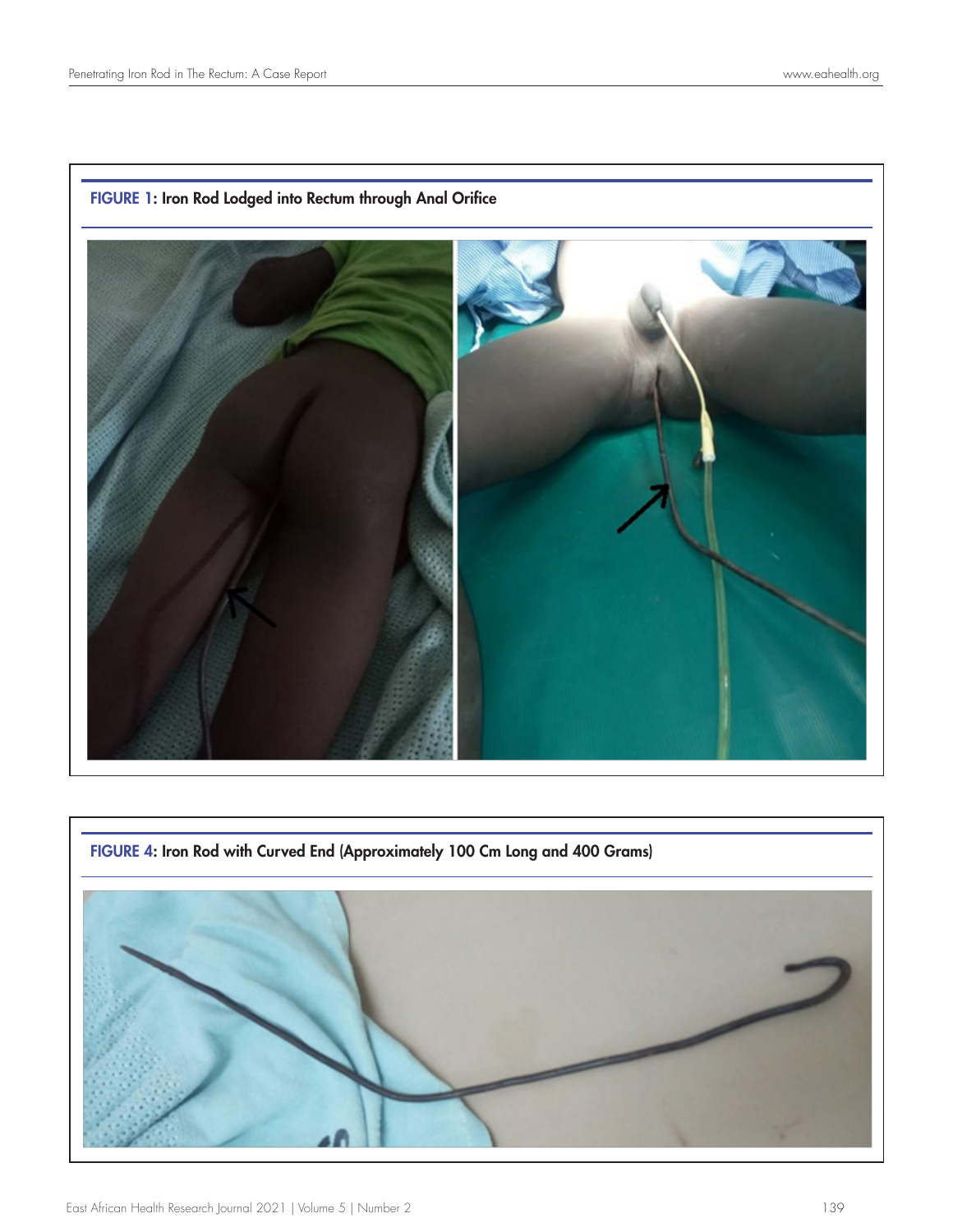

#### FIGURE 2: X-Ray Showing Metallic Object with Curved End into Rectum with No Emphysema

A different study showed that those with intraperitoneal injury managed with fecal diversion developed more abdominal complications (p=.003) and concluded that most patients with intraperitoneal injuries underwent direct repair or resection whereas diversion did not improve the outcomes<sup>10</sup>. As in the index case, the colon was primarily repaired as the patient did not have a high risk of anastomotic leak and the nature of injury was non-destructive as described by Brown et al<sup>11</sup>.

Management of penetrating trauma to the rectum is still not clear globally, but key principles are primary closure, fecal diversion or distal rectal washout as there is limited evidence on this area and needs to be further explored for possible international guidelines $8,11$ .

#### **CONCLUSION**

Minimal invasive surgery with removal of the foreign body per anus should be the management of choice under sedation or general anesthesia to avoid iatrogenic trauma and also comfort for the surgeon. Rectal examination is equally important in the initial examination along with radiological investigations to know the characteristics of the foreign body and its relation to the surrounding soft tissue of the patient.

The ability to do primary repair of the injured large bowel

depends on the analysis of the operating surgeon, depending on the severity of the tissue injury, amount of contamination and the time of presentation from the initial incident, though controversies do exist as no specific guidelines have been established for removal of rectal foreign body.

**Acknowledgment:** The authors would like to thank the child's mother for permission to share her child's medical history for educational purposes.

#### **REFERENCES**

- 1. Shaban Y, Elkbuli A, Ovakimyan V, Wobing R, Boneva D, McKenney M, Hai S. Rectal foreign body causing perforation: Case report and literature review. Annals of Medicine and Surgery. 2019 Nov 1; 47:66-9.
- 2. Gajjar RA, Gupta PB. Foreign body in the rectum: A challenge for the emergency physician. Journal of family medicine and primary care. 2016 Apr;5(2):495.
- 3. Gentile M, Cestaro G, Di Filippo G, Amato B, Sivero L. Successful transanal removal of unusual foreign body self-inserted in the rectum. Ann. Ital. Chir. 2019;90(1):88-92.
- 4. Ye H, Huang S, Zhou Q, Yu J, Xi C, Cao L, Wang P, Gong Z. Migration of a foreign body to the rectum: a case report and literature review. Medicine. 2018 Jul;97(28).